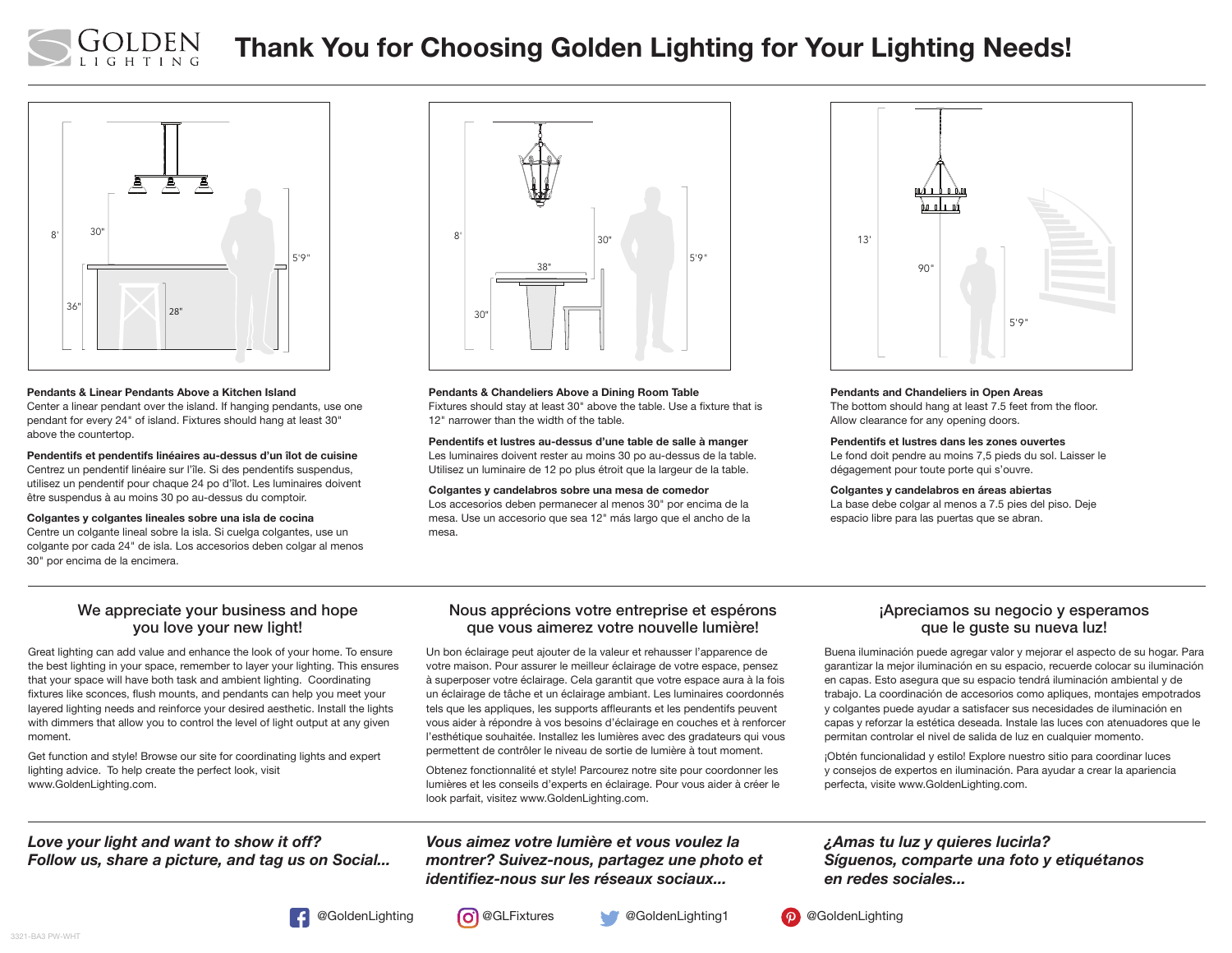#### **LDEN** Assembly Instructions: 3321-BA3 GoldenLighting.com GHTING



Cable De Tierra: Rosca interior de cobre, metal desnudo, verde o transparente



**SCAN ME** 

Get help, quick tips, and explore curated content



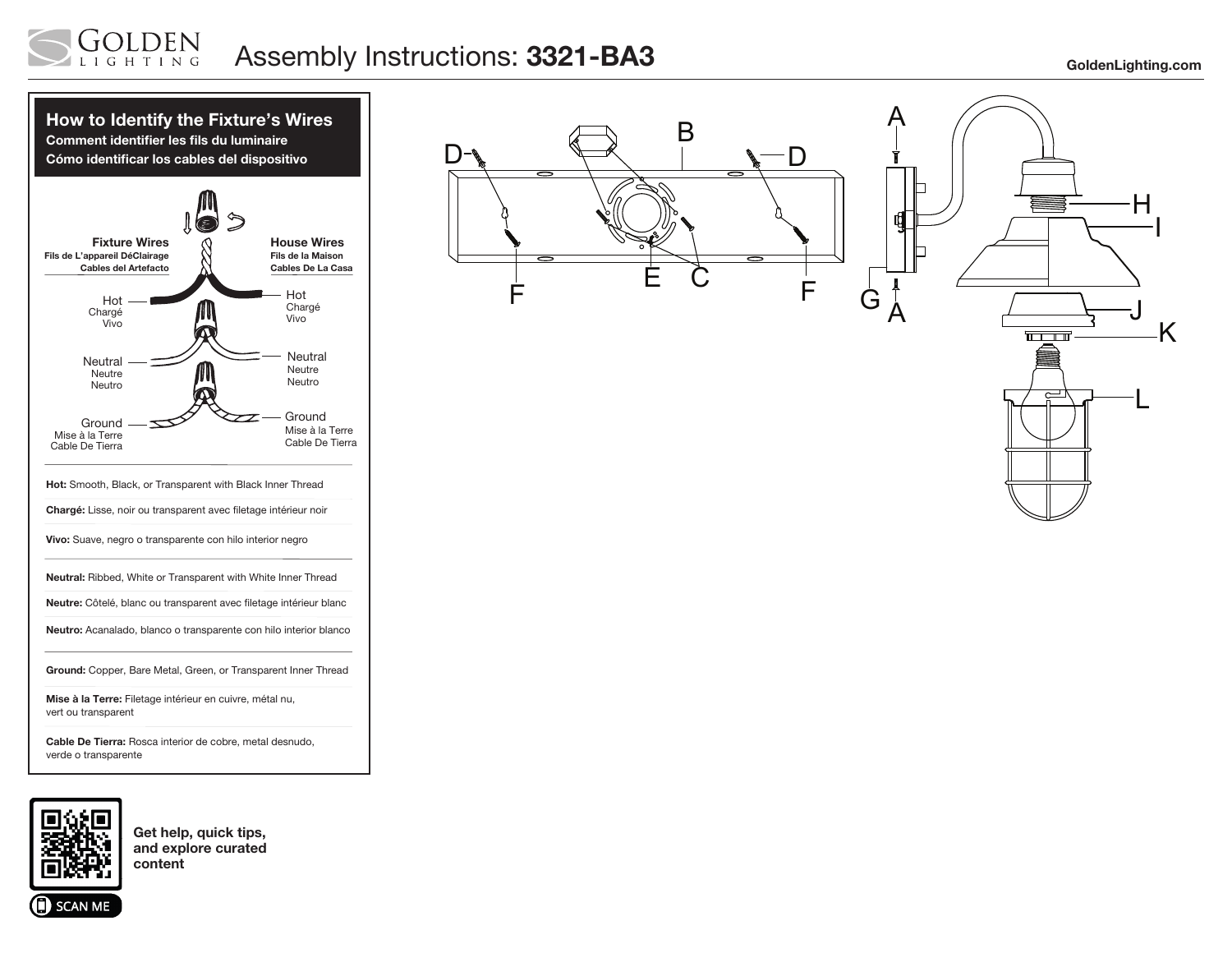# ENGLISH

For Customer Service, contact the place of purchase to arrange for replacement parts.

# IMPORTANT:

- All installation work should be done by accredited professional.
- Shut off power supply at fuse or circuit breaker!
- Use only the specified bulbs. Do not exceed the maximum wattage!

# Assembly Instructions:

## PREPARING FOR INSTALLATION

Carefully remove the new fixture from the carton as well as the yellow bag that holds all of the parts. See the important notes above. Shut off power at the circuit breaker and remove old fixture from wall, including the old mounting strap. 1. Mounting plate (B) contains several pairs of threaded holes. Find the pair of holes that matches the spacing of the holes on the junction box and your fixture's backplate. Two mounting screws (C) should be attached to mounting plate (B). Small screws (A) may be attached to backplate (G), unscrew small screws (A) and set aside for later. 2. Place mounting plate (B) over the junction box. Secure mounting strap (B) to the junction box with mounting screws (C) and a screwdriver. Tighten the screws securely. After you determine the proper placement, hold mounting plate (B) up to the wall and use a pencil to mark the wall through the two circular holes found on mounting plate (B). 3. Set aside mounting plate (B) for now. Use a drill bit to create two holes on your pencil marks and insert plastic screw holders/anchors (D) into the holes made until the plastic screw holders/ anchors are flush with the wall. Align mounting plate (B) with the plastic screw holders/anchors (D). Using a drill or screwdriver, insert mounting screws (F) into the plastic screw holders/anchors (D). 4. Secure mounting plate (B) to the junction box using mounting screws (C) and a screwdriver. Tighten the screws securely. Pull the house wires through the center of mounting plate (B).

## ASSEMBLING THE FIXTURE

No Assembly Required - This item arrives assembled and ready for installation. Please proceed to the next step.

## CONNECTING THE WIRES

5. Have an assistant support the fixture's weight while completing the wiring. Refer to the wiring diagram and attach the fixture's wires to the power supply wires from the junction box. Attach the fixture's wires to the power supply wires from the junction box. Connect Hot to Hot (transparent wire with black inner thread, black, or smooth wire) Neutral to Neutral (transparent wire with white inner thread, white, or ribbed wire), and Ground to Ground (transparent wire with green inner thread, green wire, or copper). Twist the ends of the wire pairs together, and then twist on a wire connector. Make sure all twists are in the same direction. If there is no house ground wire coming from the junction box, locate ground screw (E) on the mounting bracket/mounting strap and wrap the fixture's ground wire around the ground screw. Use a screwdriver to tighten the top of ground screw (E) onto the wires and into the mounting bracket/mounting strap. Tuck the wires into the junction box.

## FINISHING THE INSTALLATION

6. Place the fixture's backplate (G) over mounting plate (B). Align the holes in backplate (G) with the holes found on mounting plate (B). Insert small screws (A) into the holes found on backplate (G) and mounting plate (B). Tighten screws until backplate (G) is secure to mounting plate (B) and the fixture is

snug against the wall. 7. Lift metal shades (I) up to sockets (H) and secure in place using inner shade cover (J) and socket rings (K). 8. Install light bulbs (not included) into sockets (H) in accordance with the fixture's specifications. Do not exceed the maximum recommended wattage. 9. Twist iron cages (L) into the inner shade covers (J) in a clockwise manner to secure. Your installation is now complete. Turn on the power and test the fixture.

# **FRANCAIS**

Pour le service client, contactez le lieu d'achat pour organiser les pièces de rechange.

#### • IMPORTANTE

- Tous les travaux d'installation doivent être effectués par un professionnel accrédité.
- Coupez l'alimentation électrique au fusible ou au disjoncteur!
- Utilisez uniquement les ampoules spécifiées. Ne dépassez pas la puissance maximale!

# Instructions de montage:

## PRÉPARATION À L'INSTALLATION

Retirez soigneusement le nouveau luminaire du carton ainsi que le sac jaune contenant toutes les pièces. Voir les notes importantes ci-dessus. Coupez l'alimentation au disjoncteur et retirez l'ancien appareil du mur, y compris l'ancienne sangle de montage. 1. La plaque de montage (B) contient plusieurs paires de trous filetés. Trouvez la paire de trous qui correspond à l'espacement des trous sur la boîte de jonction et la plaque arrière de votre luminaire. Deux vis de montage (C) doivent être fixées à la plaque de montage (B). Les petites vis (A) peuvent être fixées à la plaque arrière (G), dévisser les petites vis (A) et les mettre de côté pour plus tard. 2. Placez la plaque de montage (B) sur la boîte de jonction. Fixez la sangle de montage (B) à la boîte de jonction à l'aide des vis de montage (C) et d'un tournevis. Serrez fermement les vis. Après avoir déterminé l'emplacement approprié, maintenez la plaque de montage (B) contre le mur et utilisez un crayon pour marquer le mur à travers les deux trous circulaires trouvés sur la plaque de montage (B). 3. Mettez de côté la plaque de montage (B) pour l'instant. Utilisez un foret pour créer deux trous sur vos marques de crayon et insérez des porte-vis/ ancres en plastique (D) dans les trous pratiqués jusqu'à ce que les porte-vis/ ancres en plastique affleurent le mur. Alignez la plaque de montage (B) avec les supports de vis/ancrages en plastique (D). À l'aide d'une perceuse ou d'un tournevis, insérez les vis de montage (F) dans les supports de vis/ancrages en plastique (D). 4. Fixez la plaque de montage (B) à la boîte de jonction à l'aide des vis de montage (C) et d'un tournevis. Serrez fermement les vis. Tirez les fils de la maison à travers le centre de la plaque de montage (B).

## MONTAGE DU FIXTURE

Aucun assemblage requis - Cet article arrive assemblé et prêt à être installé. Veuillez passer à l'étape suivante.

## CONNEXION DES FILS

5. Demandez à un assistant de supporter le poids de l'appareil pendant le câblage. Reportez-vous au schéma de câblage et fixez les fils du luminaire aux fils d'alimentation de la boîte de jonction. Fixez les fils du luminaire aux fils d'alimentation de la boîte de jonction. Connectez chaud à chaud (fil transparent avec fil intérieur noir, fil noir ou fil lisse) Neutre à neutre (fil

transparent avec fil intérieur blanc, fil blanc ou nervuré) et terre à terre (fil transparent avec fil intérieur vert, fil vert , ou cuivre). Torsadez les extrémités des paires de fils ensemble, puis torsadez un connecteur de fil. Assurez-vous que toutes les torsions sont dans la même direction. S'il n'y a pas de fil de terre de la maison provenant de la boîte de jonction, localisez la vis de terre (E) sur le support de montage/la sangle de montage et enroulez le fil de terre du luminaire autour de la vis de terre. Utilisez un tournevis pour serrer le haut de la vis de mise à la terre (E) sur les fils et dans le support de montage/la sangle de montage. Rentrez les fils dans la boîte de jonction.

## FIN DE L'INSTALLATION

6. Placez la plaque arrière du luminaire (G) sur la plaque de montage (B). Alignez les trous de la plaque arrière (G) avec les trous de la plaque de montage (B). Insérez les petites vis (A) dans les trous de la plaque arrière (G) et de la plaque de montage (B). Serrez les vis jusqu'à ce que la plaque arrière (G) soit fixée à la plaque de montage (B) et que le luminaire soit bien calé contre le mur. 7. Soulevez les stores métalliques (I) jusqu'aux douilles (H) et fixez-les en place à l'aide du couvercle intérieur du store (J) et des anneaux de douille (K). 8. Installez les ampoules (non incluses) dans les douilles (H) conformément aux spécifications du luminaire. Ne dépassez pas la puissance maximale recommandée. 9. Tournez les cages en fer (L) dans les caches intérieurs (J) dans le sens des aiguilles d'une montre pour les fixer. Votre installation est maintenant terminée. Mettez l'appareil sous tension et testez l'appareil.

# **ESPAÑOL**

Para obtener servicio al cliente, comuníquese con el lugar de compra para solicitar piezas de repuesto.

#### • IMPORTANTE:

- Todo el trabajo de instalación debe ser realizado por un profesional acreditado.
- ¡Apague el suministro de electricidad en el fusible o disyuntor!
- Utilice solo las bombillas especificadas. ¡No exceda la potencia máxima!

# Instrucciones de montaje:

## PREPARACIÓN PARA LA INSTALACIÓN

Retire con cuidado el nuevo accesorio de la caja, así como la bolsa amarilla que contiene todas las piezas. Vea las notas importantes arriba. Apague la energía en el disyuntor y retire el artefacto viejo de la pared, incluyendo la correa de montaje vieja. 1. La placa de montaje (B) contiene varios pares de orificios roscados. Encuentre el par de orificios que coincida con el espaciado de los orificios en la caja de conexiones y la placa posterior de su accesorio. Se deben colocar dos tornillos de montaje (C) en la placa de montaje (B). Se pueden colocar tornillos pequeños (A) en la placa posterior (G), desatornille los tornillos pequeños (A) y déjelos a un lado para más tarde. 2. Coloque la placa de montaje (B) sobre la caja de conexiones. Asegure la correa de montaje (B) a la caja de conexiones con tornillos de montaje (C) y un destornillador. Apriete bien los tornillos. Después de determinar la ubicación correcta, sostenga la placa de montaje (B) contra la pared y use un lápiz para marcar la pared a través de los dos orificios circulares que se encuentran en la placa de montaje (B). 3. Deje a un lado la placa de montaje (B) por ahora. Use una broca para crear dos agujeros en las marcas de su lápiz e inserte los sujetadores de tornillos / anclajes de plástico (D) en los agujeros hechos